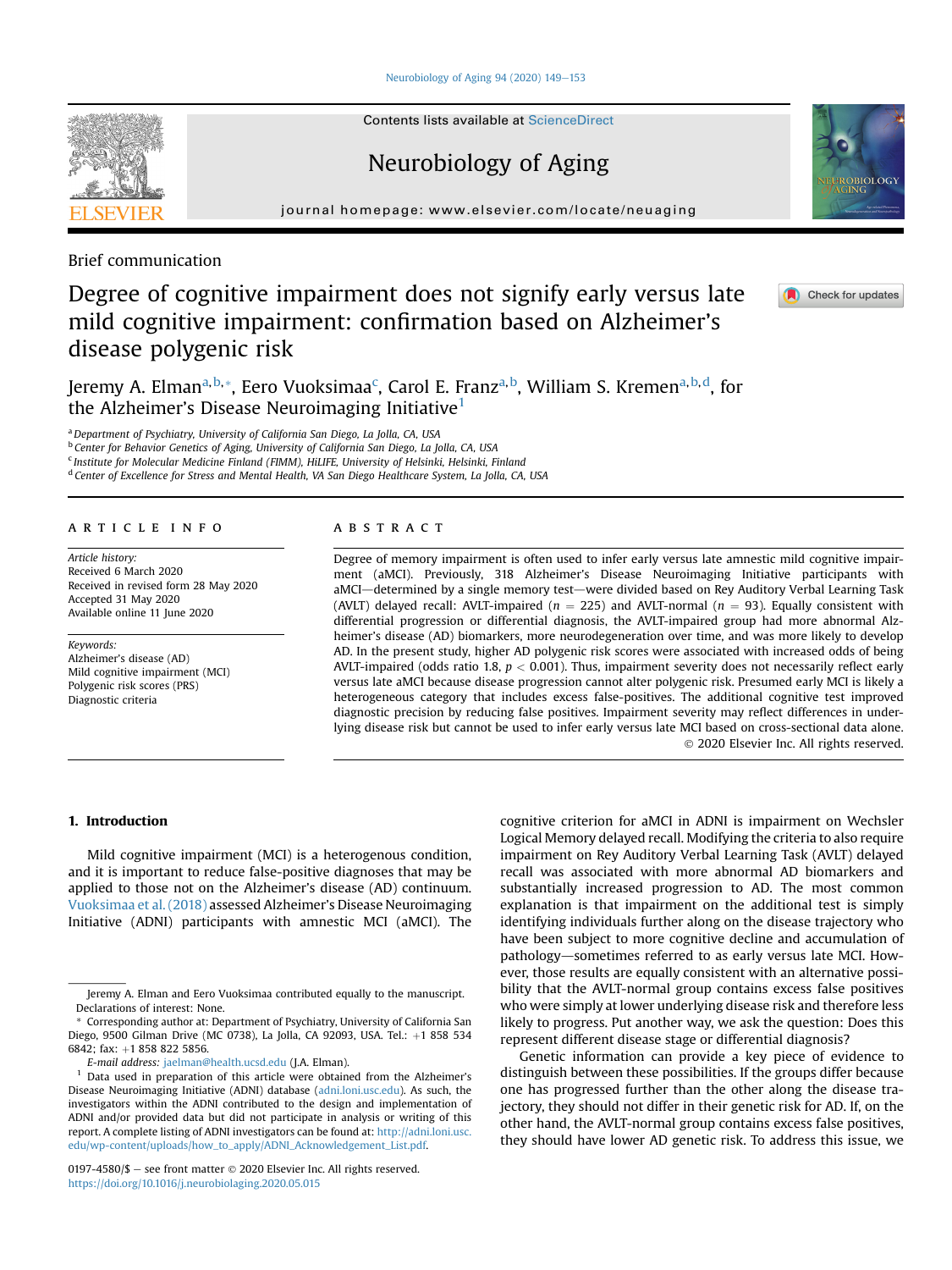build on the findings of [Vuoksimaa et al. \(2018\)](#page-4-0) by testing for group differences on an AD polygenic risk score (PRS).

## 2. Materials and methods

#### 2.1. Participants

Data used in the preparation of this article were obtained from the ADNI database ([adni.loni.usc.edu](http://adni.loni.usc.edu)). The ADNI was launched in 2003 as a public-private partnership, led by Principal Investigator Michael W. Weiner, MD. The primary goal of ADNI has been to test whether serial magnetic resonance imaging, positron emission tomography, other biological markers, and clinical and neuropsychological assessment can be combined to measure the progression of MCI and early AD.

The present study included 318 participants from the ADNI-1 who fulfilled criteria for aMCI at baseline, had AVLT data, and had good quality genotyping data. This represents a subset of the individuals included in our previous analysis ([Vuoksimaa et al., 2018\)](#page-4-0). Demographic characteristics included age, sex, education, and American National Adult Reading Test scores (a measure of estimated premorbid cognitive ability). Procedures were approved by the Institutional Review Board of participating institutions. Informed consent was obtained from all participants.

### 2.2. Mild cognitive impairment subtypes

As described previously [\(Vuoksimaa et al., 2018](#page-4-0)), ADNI participants were diagnosed with aMCI according to [Petersen et al. \(2010\)](#page-4-1) criteria:  $\geq$ 1.5 standard deviations below the education-adjusted mean on Wechsler Logical Memory Story A delayed recall; subjective memory complaint; Clinical Dementia Rating Scale score of 0.5; and Mini-Mental State Exam score  ${\geq}24.$  We then categorized these baseline aMCI cases based on whether they were also impaired on AVLT delayed recall, defined by a cutoff of 1 standard deviation below normative means: AVLT-normal (scaled score  $\geq$ 8) and AVLTimpaired (scaled score  $\leq$ 7).

### 2.3. Polygenic risk scores

Genotyping was done using the Illumina Human610-Quad BeadChip (Illumina, San Diego, CA) [\(Saykin et al., 2010](#page-4-2)) and imputed using the 1000 Genomes Phase 3 European population data as a reference panel ([The 1000 Genomes Project Consortium,](#page-4-3) [2015](#page-4-3)). The AD-PRS was computed with PRSice-2 ([Choi and](#page-4-4) [O'Reilly, 2019\)](#page-4-4) using summary data of an AD genome-wide association study meta-analysis [\(Lambert et al., 2013\)](#page-4-5). We excluded rare single nucleotide polymorphisms (SNPs) (minor allele frequency  $\langle 1 \rangle$  and SNPs with poor imputation quality (R2  $\langle 0.5 \rangle$ ) from the calculation. SNPs were trimmed for linkage disequilibrium (LD) ( $r^2$ threshold of 0.2 in a 500 kb window) based on LD patterns in the 1000 Genomes EUR cohort. Scores were calculated from SNPs based on a *p*-value threshold of  $<$ 0.50, as this has been shown to provide optimal case-control discrimination in previous studies ([Escott-](#page-4-6)[Price et al., 2015,](#page-4-6) [2017](#page-4-7); [Logue et al., 2019\)](#page-4-8). An additional "No APOE" version of the AD-PRS was calculated excluding the region of LD surrounding the apolipoprotein E (APOE) gene. APOE was directly genotyped at participant enrollment and we coded APOEε4+ versus APOE-ε4-.

#### 2.4. Statistical analysis

Group differences on demographic characteristics were analyzed with t-test and  $\chi^2$ -tests. Logistic regression models tested whether AD-PRS scores were associated with odds of being in the AVLT-impaired MCI group. To determine whether the effect of the AD-PRS was driven by the APOE gene, an additional model was run using the "No APOE" AD-PRS and a covariate indicating presence/ absence of the APOE-ε4 allele. Models additionally controlled for age and the first 10 genetic principal components to control for population stratification. Analyses were conducted with R version 3.5 ([R Core Team, 2017](#page-4-9)).

# 3. Results

There were no significant between-group differences for sex, education, or American National Adult Reading Test, but the AVLTnormal MCI group was significantly older than the AVLT-impaired MCI group (77 vs. 74 years,  $p < 0.001$ ; [Table 1](#page-1-0)).

Despite the older age of the AVLT-normal group, individuals with higher AD-PRSs were significantly more likely to be in the AVLT-impaired group (odds ratio  $[OR] = 1.80$ ,  $p < 0.001$ ; [Table 2\)](#page-2-0).  $APOE$ - $\varepsilon$ 4+ carriers were more likely to be in the AVLT-impaired group (OR = 2.14,  $p = 0.006$ ). Individuals with higher "No APOE" AD-PRSs were still significantly more likely to be in the AVLTimpaired group (OR = 1.71,  $p < 0.001$ ; [Table 2\)](#page-2-0) after controlling for  $APOE - \varepsilon 4+$  status.

### 4. Discussion

As shown previously, modifying the ADNI criteria for aMCI by requiring impairment on an additional memory test resulted in a higher rate of progression to AD, more pathological levels of amyloid and tau, and more neurodegeneration over time ([Vuoksimaa](#page-4-0) [et al., 2018](#page-4-0)). The difference between the aMCI AVLT-impaired and aMCI AVLT-normal subgroups initially appears to be consistent with the concept of staging, similar to the introduction of early and late MCI diagnoses in ADNI-2 [\(Aisen et al., 2010\)](#page-3-0). Early versus late MCI in ADNI is determined by magnitude of impairment on a single test, whereas here the groups were classified by impairment on 1 versus 2 tests. The early versus late MCI distinction in ADNI is not a formal diagnostic subcategory. What is most relevant is that the classification assesses the extent of impairment, and the most common interpretations of these distinctions have been based on the notion that the more cognitively impaired group is at a later stage of the same disease trajectory compared to those with less impairment. Anecdotally, we have found that, by far, colleagues most often take this viewpoint in accounting for the greater pathology and progression to AD in the more impaired group. However, the current

<span id="page-1-0"></span>Table 1

Sample characteristics of MCI subgroups based on the Rey Auditory Verbal Learning Test

| n                   | AVLT-normal   | AVLT-impaired | p value |
|---------------------|---------------|---------------|---------|
|                     | 93            | 225           |         |
| Age                 | 77.02 (6.96)  | 73.97 (7.21)  | 0.001   |
| Gender (male)       | 62 (66.7%)    | 149 (66.2%)   | 1.000   |
| Education $(y)$     | 15.84 (2.91)  | 15.60 (2.94)  | 0.517   |
| <b>ANART</b>        | 36.80 (9.66)  | 36.28 (9.24)  | 0.655   |
| <b>AVLT</b> trial 1 | 4.78 (1.73)   | 3.92(1.47)    | < 0.001 |
| <b>AVLT</b> trial 5 | 9.87(2.70)    | 6.48(1.87)    | < 0.001 |
| AVLT trials $1-5$   | 38.38 (10.32) | 27.44 (6.46)  | < 0.001 |
| AVLT delayed        | 6.89(3.03)    | 1.08(1.32)    | < 0.001 |

Descriptive statistics at baseline of AVLT-normal (MCI AVLT+) versus AVLT-impaired (MCI AVLT-) MCI groups. Mean (SD) presented for continuous variables, count (%) presented for categorical variables. p-values are based on  $\chi^2$  tests for categorical variables and t-tests for continuous variables.

Key: ANART, American National Adult Reading Test (number of correct words); AVLT, Auditory Verbal Learning Test; MCI, mild cognitive impairment; SD, standard deviation.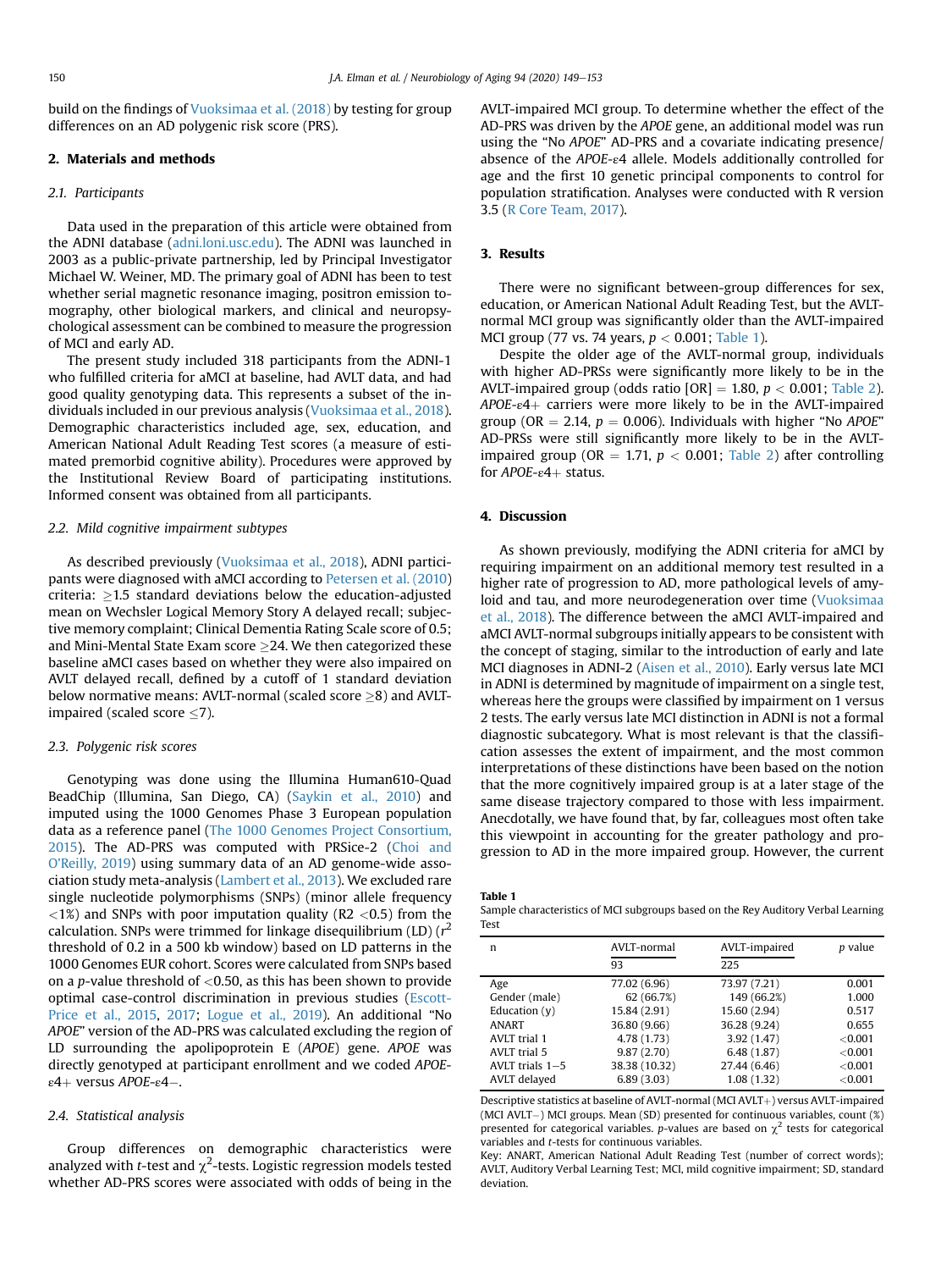| Table 2<br>Association of Alzheimer's disease polygenic risk score with MCI subgroups based on the Rey Auditory Verbal Learning Test |            |             |         |                |                       |             |  |  |  |
|--------------------------------------------------------------------------------------------------------------------------------------|------------|-------------|---------|----------------|-----------------------|-------------|--|--|--|
|                                                                                                                                      | Predictors | Odds ratios | 95% CI  | <i>p</i> value | Predictors            | Odds ratios |  |  |  |
|                                                                                                                                      | AD DDC     | ൦൨          | 0כר סכו | $\sim$ 0.01    | $AD$ DDC $N_A$ $ADOE$ |             |  |  |  |

| Predictors      | Odds ratios | 95% CI        | <i>p</i> value | Predictors              | Odds ratios | 95% CI        | <i>p</i> value |
|-----------------|-------------|---------------|----------------|-------------------------|-------------|---------------|----------------|
| AD-PRS          | 1.80        | $1.35 - 2.38$ | < 0.001        | <b>AD-PRS No APOE</b>   | 1.71        | $1.28 - 2.28$ | < 0.001        |
| Age             | 0.66        | $0.50 - 0.87$ | 0.003          | $APOE - \varepsilon 4+$ | 2.14        | $1.24 - 3.69$ | 0.006          |
| PC <sub>1</sub> | 1.30        | $1.00 - 1.68$ | 0.05           | Age                     | 0.68        | $0.52 - 0.91$ | 0.008          |
| PC <sub>2</sub> | 1.16        | $0.89 - 1.52$ | 0.281          | PC <sub>1</sub>         | 1.20        | $0.92 - 1.57$ | 0.184          |
| PC <sub>3</sub> | 0.96        | $0.70 - 1.32$ | 0.803          | PC <sub>2</sub>         | 1.17        | $0.89 - 1.55$ | 0.26           |
| PC <sub>4</sub> | 0.97        | $0.71 - 1.32$ | 0.844          | PC <sub>3</sub>         | 0.98        | $0.71 - 1.35$ | 0.881          |
| PC <sub>5</sub> | 0.92        | $0.71 - 1.20$ | 0.544          | PC <sub>4</sub>         | 0.97        | $0.71 - 1.32$ | 0.836          |
| PC <sub>6</sub> | 1.03        | $0.79 - 1.33$ | 0.839          | PC <sub>5</sub>         | 0.92        | $0.71 - 1.21$ | 0.557          |
| PC <sub>7</sub> | 1.00        | $0.77 - 1.29$ | 0.97           | PC <sub>6</sub>         | 1.00        | $0.77 - 1.31$ | 0.983          |
| PC <sub>8</sub> | 0.81        | $0.63 - 1.05$ | 0.12           | PC <sub>7</sub>         | 0.99        | $0.76 - 1.28$ | 0.914          |
| PC 9            | 0.80        | $0.61 - 1.04$ | 0.099          | PC 8                    | 0.82        | $0.63 - 1.07$ | 0.139          |
| PC 10           | 1.19        | $0.91 - 1.56$ | 0.199          | PC <sub>9</sub>         | 0.79        | $0.60 - 1.03$ | 0.086          |
|                 |             |               |                | PC 10                   | 1.20        | $0.91 - 1.58$ | 0.191          |

Full regression results of logistic regression models. Odds ratios represent the odds of being in the AVLT-impaired group compared to the AVLT-normal group. The table on the left displays results from the model including the full AD-PRS. The table on the right displays results from the "No APOE" AD-PRS which excludes SNPs in the region of the APOE gene as well as a separate variable coding for the presence versus absence of the directly genotyped APOE-e4+ allele. Both models included age and the first 10 genetic PCs as covariates.

Key: AD-PRS, Alzheimer's disease polygenic risk score; AVLT, Auditory Verbal Learning Test; PC, principal component.

findings indicate that the distinction between early and late MCI groups reflects some excess false positives in the early MCI group.

<span id="page-2-0"></span> $\equiv$  22.22

There appears to be an inherent inconsistency in the aMCI AVLTnormal classification. This inconsistency is reflected in the fact that, if an individual performs normally on the AVLT, it ought to raise serious concerns as to whether they truly have aMCI (i.e., truly have memory impairment). In these analyses, individuals diagnosed as aMCI who had normal performance on the AVLT had significantly lower genetic risk for AD compared with those in the AVLTimpaired MCI group. If they simply happened to be enrolled at different points along their trajectories, there would be no reason for the groups to differ with respect to genetic risk. Although accurate diagnosis can be compromised by ascertainment bias ([Storandt and Morris, 2010\)](#page-4-10), this form of ascertainment bias seems unlikely since these ADNI participants were not selected on the basis of AD genetic risk. The significant AD-PRS difference suggests that, rather than representing individuals from the same risk population who are at different points in the disease trajectory, the AVLT-impaired and AVLT-normal groups were drawn from 2 different risk populations. In other words, the AVLT-normal group likely contains more false positives who are not on the AD continuum and/or who are unlikely to develop dementia.

Although cross-sectionally we cannot definitively determine where on the disease trajectory AVLT-impaired individuals fall, we can be more confident that they are experiencing true cognitive impairment. This is consistent with neuropsychological studies which show that determining impairment based on a single test results in excess false positives [\(Bondi et al., 2014;](#page-3-1) [Edmonds et al.,](#page-4-11) [2015;](#page-4-11) [Jak et al., 2009](#page-4-12); [Kremen et al., 2014\)](#page-4-13). Incorporating multiple tests has been shown to reduce the number of reversions from MCI to cognitively normal, providing strong evidence that, in these cases, the original diagnoses were false positives ([Bondi et al., 2014](#page-3-1); [Edmonds et al., 2015\)](#page-4-11). Evidence of longitudinal decline is necessary to definitively determine disease staging and rule out false positives that can arise from ascertainment bias ([Edmonds et al., 2015](#page-4-11), [2016](#page-4-14); [Storandt and Morris, 2010](#page-4-10)). For example, it is not possible to distinguish decline from longstanding low performance. However, diagnoses are often based only on the current assessment, so it is important to identify approaches that can reduce misclassification. Our group has found that a composite or factor score of multiple memory tests greatly increases prediction of future decline compared to any single test [\(Gustavson et al., 2020](#page-4-15)). We note that in clinical work and in screening of individuals into drug trials, the balance in cost-effectiveness has to be taken into consideration.

Although we believe that the cost of acquiring a comprehensive battery of memory tests is worth the increased sensitivity, our results demonstrate that even 1 additional memory test is valuable.

It is worth noting that the PRS excluding the APOE region was significantly associated with group even after controlling for APOEε4 status. This is consistent with findings that the PRS adds significant information above and beyond the APOE genotype ([Escott-](#page-4-6)[Price et al., 2015;](#page-4-6) [Logue et al., 2019\)](#page-4-8). A substantial number of APOE-ε4 carriers do not develop AD, and vice versa. That is, noncarriers may still be at risk, and some carriers are at lower risk than others. This result thus underscores the importance of more comprehensively assessing genetic risk for AD, which is a highly polygenic disease. The AD-PRS may include risk genes with pleiotropic effects, and thus may not be entirely specific to AD. However, those with lower AD-PRS should be at lower risk for both AD and any other genetically associated pathology. Put another way, many risk factors for AD are not specific to the disease, but individuals not exposed to that risk factor (or in this case, individuals who do not carry risk alleles) will still have a lower likelihood of developing AD. Moreover, PRSs are still considered useful in assessing risk for the corresponding condition despite the fact that common brain disorders exhibit a high degree of shared genetic influences [\(Brainstorm et al., 2018](#page-3-2)).

Another way to reduce false positives and increase diagnostic certainty is in assessing AD-related biomarkers of amyloid or tau. [Moscoso et al. \(2019\)](#page-4-16) found that, when restricting to those with abnormal amyloid, individuals with greater episodic memory impairment did appear to be in a later stage of MCI. Our results are consistent with this finding in that, when only a single timepoint is available, requiring additional memory tests, evidence of genetic risk, or abnormal biomarkers provides important context to reduce false positives when inferring disease staging. Indeed, by restricting their sample to amyloid-positive subjects, Moscoso et al. minimized the potential for false positives in the early MCI group.

Our results have 2 main implications. First, a small amount of additional memory testing provides a time- and cost-effective method of improving accuracy for the diagnosis of MCI due to AD. Better identification of those who are likely to decline versus remain stable may help patients and families anticipate potential changes in daily functioning. It may also facilitate more sensitive clinical trials by enriching samples for individuals on the AD continuum (i.e., with abnormal AD biomarkers) and those likely to demonstrate cognitive decline within the study timeframe. Second, because genotype information remains constant, it can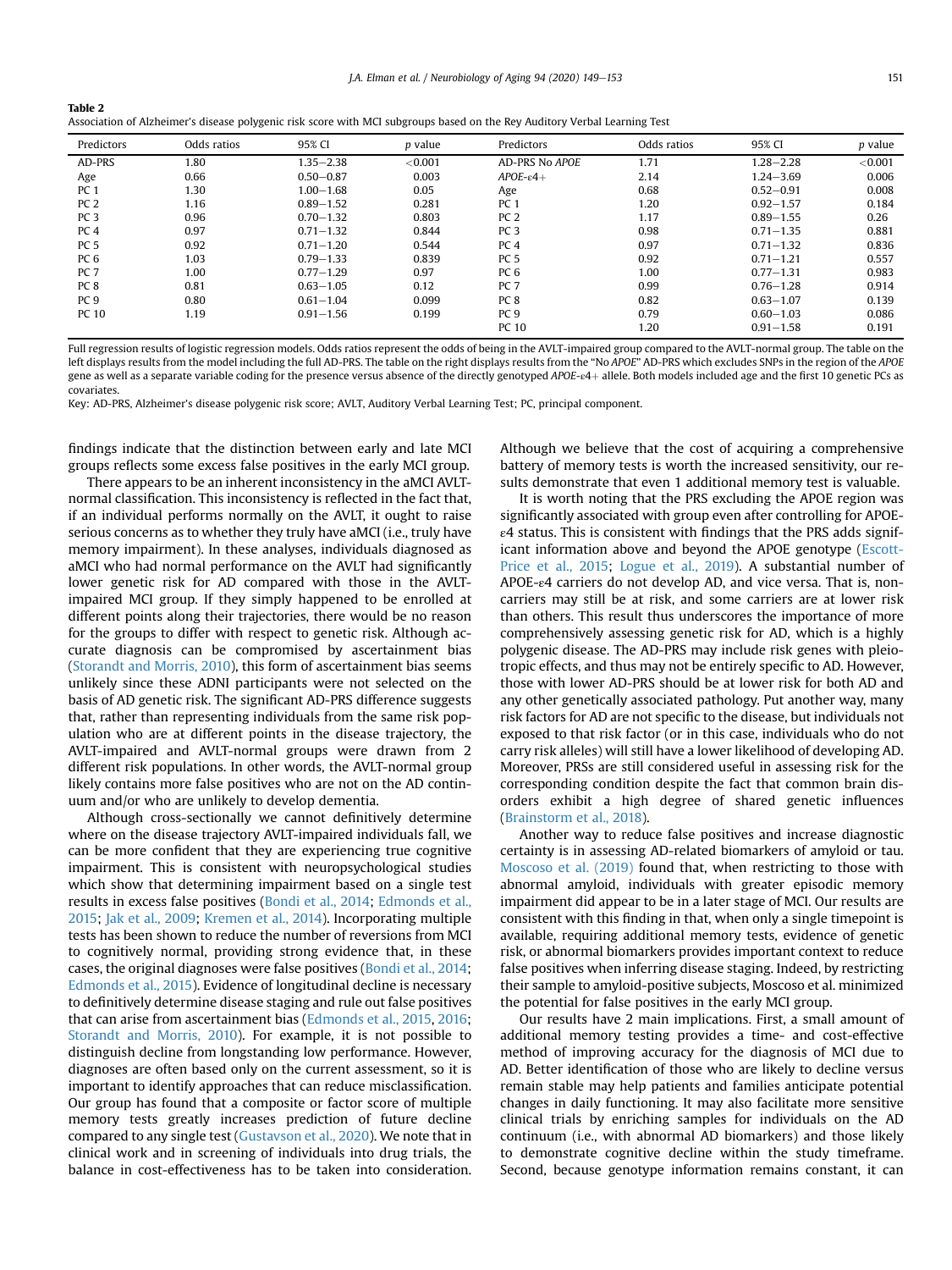provide valuable additional context for interpreting group differences. AD-PRSs determined MCI subgroups with differential risk of disease. Without such genetic information, it is not possible to differentiate early versus late MCI on the basis of cross-sectional data.

#### Disclosure statement

The authors report no conflicts of interest.

#### CRediT authorship contribution statement

Jeremy A. Elman: Conceptualization, Methodology, Formal analysis, Writing - original draft. Eero Vuoksimaa: Conceptualization, Methodology, Writing - review & editing, Funding acquisition. **Carol E. Franz:** Writing - review & editing, Funding acquisition. William S. Kremen: Conceptualization, Methodology, Writing review & editing, Supervision, Funding acquisition.

### Acknowledgements

This work was supported by National Institutes of Health, National Institute on Aging [R01s AG018386, AG022381, AG022982, AG050595, AG018384], National Center for Advancing Translational Science [CTSA grant KL2TR001444]; the Academy of Finland [314639 and 320109], and the Finnish Brain Foundation. Data collection and sharing for this project was funded by the Alzheimer's Disease Neuroimaging Initiative (ADNI) (National Institutes of Health Grant U01 AG024904) and DOD ADNI (Department of Defense award number W81XWH-12-2-0012). ADNI is funded by the National Institute on Aging, the National Institute of Biomedical Imaging and Bioengineering, and through generous contributions from the following: AbbVie; Alzheimer's Association; Alzheimer's Drug Discovery Foundation; Araclon Biotech; BioClinica, Inc; Biogen; Bristol-Myers Squibb Company; CereSpir, Inc; Cogstate; Eisai Inc; Elan Pharmaceuticals, Inc; Eli Lilly and Company; EuroImmun; F. Hoffmann-La Roche Ltd and its affiliated company Genentech, Inc; Fujirebio; GE Healthcare; IXICO Ltd; Janssen Alzheimer Immunotherapy Research & Development, LLC; Johnson & Johnson Pharmaceutical Research & Development LLC; Lumosity; Lundbeck; Merck & Co, Inc; Meso Scale Diagnostics, LLC; NeuroRx Research; Neurotrack Technologies; Novartis Pharmaceuticals Corporation; Pfizer Inc; Piramal Imaging; Servier; Takeda Pharmaceutical Company; and Transition Therapeutics. The Canadian Institutes of Health Research is providing funds to support ADNI clinical sites in Canada. Private sector contributions are facilitated by the Foundation for the National Institutes of Health [\(www.fnih.org](http://www.fnih.org)). The grantee organization is the Northern California Institute for Research and Education, and the study is coordinated by the Alzheimer's Therapeutic Research Institute at the University of Southern California. ADNI data are disseminated by the Laboratory for NeuroImaging at the University of Southern California.

#### References

- <span id="page-3-0"></span>[Aisen, P.S., Petersen, R.C., Donohue, M.C., Gamst, A., Raman, R., Thomas, R.G.,](http://refhub.elsevier.com/S0197-4580(20)30184-6/sref1) [Walter, S., Trojanowski, J.Q., Shaw, L.M., Beckett, L.A., Jack Jr., C.R., Jagust, W.,](http://refhub.elsevier.com/S0197-4580(20)30184-6/sref1) [Toga, A.W., Saykin, A.J., Morris, J.C., Green, R.C., Weiner, M.W., Alzheimer's](http://refhub.elsevier.com/S0197-4580(20)30184-6/sref1) [Disease Neuroimaging, I., 2010. Clinical core of the Alzheimer](http://refhub.elsevier.com/S0197-4580(20)30184-6/sref1)'s disease neuro[imaging initiative: progress and plans. Alzheimers Dement. 6, 239](http://refhub.elsevier.com/S0197-4580(20)30184-6/sref1)–[246.](http://refhub.elsevier.com/S0197-4580(20)30184-6/sref1)
- <span id="page-3-1"></span>[Bondi, M.W., Edmonds, E.C., Jak, A.J., Clark, L.R., Delano-Wood, L., McDonald, C.R.,](http://refhub.elsevier.com/S0197-4580(20)30184-6/sref2) [Nation, D.A., Libon, D.J., Au, R., Galasko, D., Salmon, D.P., 2014. Neuropsycho](http://refhub.elsevier.com/S0197-4580(20)30184-6/sref2)[logical criteria for mild cognitive impairment improves diagnostic precision,](http://refhub.elsevier.com/S0197-4580(20)30184-6/sref2) [biomarker associations, and progression rates. J. Alzheimers Dis. 42, 275](http://refhub.elsevier.com/S0197-4580(20)30184-6/sref2)–[289](http://refhub.elsevier.com/S0197-4580(20)30184-6/sref2).
- <span id="page-3-2"></span>[Brainstorm, C., Anttila, V., Bulik-Sullivan, B., Finucane, H.K., Walters, R.K., Bras, J.,](http://refhub.elsevier.com/S0197-4580(20)30184-6/sref3) [Duncan, L., Escott-Price, V., Falcone, G.J., Gormley, P., Malik, R., Patsopoulos, N.A.,](http://refhub.elsevier.com/S0197-4580(20)30184-6/sref3) [Ripke, S., Wei, Z., Yu, D., Lee, P.H., Turley, P., Grenier-Boley, B., Chouraki, V.,](http://refhub.elsevier.com/S0197-4580(20)30184-6/sref3) [Kamatani, Y., Berr, C., Letenneur, L., Hannequin, D., Amouyel, P., Boland, A.,](http://refhub.elsevier.com/S0197-4580(20)30184-6/sref3)

[Deleuze, J.F., Duron, E., Vardarajan, B.N., Reitz, C., Goate, A.M., Huentelman, M.J.,](http://refhub.elsevier.com/S0197-4580(20)30184-6/sref3) [Kamboh, M.I., Larson, E.B., Rogaeva, E., St George-Hyslop, P., Hakonarson, H.,](http://refhub.elsevier.com/S0197-4580(20)30184-6/sref3) [Kukull, W.A., Farrer, L.A., Barnes, L.L., Beach, T.G., Demirci, F.Y., Head, E.,](http://refhub.elsevier.com/S0197-4580(20)30184-6/sref3) [Hulette, C.M., Jicha, G.A., Kauwe, J.S.K., Kaye, J.A., Leverenz, J.B., Levey, A.I.,](http://refhub.elsevier.com/S0197-4580(20)30184-6/sref3) Lieberman, A.P., Pankratz, V.S., Poon, W.W., Quinn, J.F., Saykin, [Schneider, L.S., Smith, A.G., Sonnen, J.A., Stern, R.A., Van Deerlin, V.M., Van](http://refhub.elsevier.com/S0197-4580(20)30184-6/sref3) [Eldik, L.J., Harold, D., Russo, G., Rubinsztein, D.C., Bayer, A., Tsolaki, M., Proitsi, P.,](http://refhub.elsevier.com/S0197-4580(20)30184-6/sref3) [Fox, N.C., Hampel, H., Owen, M.J., Mead, S., Passmore, P., Morgan, K.,](http://refhub.elsevier.com/S0197-4580(20)30184-6/sref3) [Nothen, M.M., Rossor, M., Lupton, M.K., Hoffmann, P., Kornhuber, J., Lawlor, B.,](http://refhub.elsevier.com/S0197-4580(20)30184-6/sref3) [McQuillin, A., Al-Chalabi, A., Bis, J.C., Ruiz, A., Boada, M., Seshadri, S., Beiser, A.,](http://refhub.elsevier.com/S0197-4580(20)30184-6/sref3) [Rice, K., van der Lee, S.J., De Jager, P.L., Geschwind, D.H., Riemenschneider, M.,](http://refhub.elsevier.com/S0197-4580(20)30184-6/sref3) [Riedel-Heller, S., Rotter, J.I., Ransmayr, G., Hyman, B.T., Cruchaga, C., Alegret, M.,](http://refhub.elsevier.com/S0197-4580(20)30184-6/sref3) [Winsvold, B., Palta, P., Farh, K.H., Cuenca-Leon, E., Furlotte, N., Kurth, T.,](http://refhub.elsevier.com/S0197-4580(20)30184-6/sref3) [Ligthart, L., Terwindt, G.M., Freilinger, T., Ran, C., Gordon, S.D., Borck, G.,](http://refhub.elsevier.com/S0197-4580(20)30184-6/sref3) [Adams, H.H.H., Lehtimaki, T., Wedenoja, J., Buring, J.E., Schurks, M.,](http://refhub.elsevier.com/S0197-4580(20)30184-6/sref3) [Hrafnsdottir, M., Hottenga, J.J., Penninx, B., Artto, V., Kaunisto, M.,](http://refhub.elsevier.com/S0197-4580(20)30184-6/sref3) [Vepsalainen, S., Martin, N.G., Montgomery, G.W., Kurki, M.I., Hamalainen, E.,](http://refhub.elsevier.com/S0197-4580(20)30184-6/sref3) [Huang, H., Huang, J., Sandor, C., Webber, C., Muller-Myhsok, B., Schreiber, S.,](http://refhub.elsevier.com/S0197-4580(20)30184-6/sref3) [Salomaa, V., Loehrer, E., Gobel, H., Macaya, A., Pozo-Rosich, P., Hansen, T.,](http://refhub.elsevier.com/S0197-4580(20)30184-6/sref3) [Werge, T., Kaprio, J., Metspalu, A., Kubisch, C., Ferrari, M.D., Belin, A.C., van den](http://refhub.elsevier.com/S0197-4580(20)30184-6/sref3) [Maagdenberg, A., Zwart, J.A., Boomsma, D., Eriksson, N., Olesen, J., Chasman, D.I.,](http://refhub.elsevier.com/S0197-4580(20)30184-6/sref3) [Nyholt, D.R., Avbersek, A., Baum, L., Berkovic, S., Brad](http://refhub.elsevier.com/S0197-4580(20)30184-6/sref3)field, J., Buono, R., [Catarino, C.B., Cossette, P., De Jonghe, P., Depondt, C., Dlugos, D., Ferraro, T.N.,](http://refhub.elsevier.com/S0197-4580(20)30184-6/sref3) [French, J., Hjalgrim, H., Jamnadas-Khoda, J., Kalviainen, R., Kunz, W.S., Lerche, H.,](http://refhub.elsevier.com/S0197-4580(20)30184-6/sref3) [Leu, C., Lindhout, D., Lo, W., Lowenstein, D., McCormack, M., Moller, R.S.,](http://refhub.elsevier.com/S0197-4580(20)30184-6/sref3) [Molloy, A., Ng, P.W., Oliver, K., Privitera, M., Radtke, R., Ruppert, A.K., Sander, T.,](http://refhub.elsevier.com/S0197-4580(20)30184-6/sref3) [Schachter, S., Schankin, C., Scheffer, I., Schoch, S., Sisodiya, S.M., Smith, P.,](http://refhub.elsevier.com/S0197-4580(20)30184-6/sref3) [Sperling, M., Striano, P., Surges, R., Thomas, G.N., Visscher, F., Whelan, C.D.,](http://refhub.elsevier.com/S0197-4580(20)30184-6/sref3) [Zara, F., Heinzen, E.L., Marson, A., Becker, F., Stroink, H., Zimprich, F., Gasser, T.,](http://refhub.elsevier.com/S0197-4580(20)30184-6/sref3) [Gibbs, R., Heutink, P., Martinez, M., Morris, H.R., Sharma, M., Ryten, M.,](http://refhub.elsevier.com/S0197-4580(20)30184-6/sref3) [Mok, K.Y., Pulit, S., Bevan, S., Holliday, E., Attia, J., Battey, T., Boncoraglio, G.,](http://refhub.elsevier.com/S0197-4580(20)30184-6/sref3) [Thijs, V., Chen, W.M., Mitchell, B., Rothwell, P., Sharma, P., Sudlow, C., Vicente, A.,](http://refhub.elsevier.com/S0197-4580(20)30184-6/sref3) [Markus, H., Kourkoulis, C., Pera, J., Raffeld, M., Silliman, S., Boraska Perica, V.,](http://refhub.elsevier.com/S0197-4580(20)30184-6/sref3) [Thornton, L.M., Huckins, L.M., William Rayner, N., Lewis, C.M., Gratacos, M.,](http://refhub.elsevier.com/S0197-4580(20)30184-6/sref3) [Rybakowski, F., Keski-Rahkonen, A., Raevuori, A., Hudson, J.I., Reichborn-](http://refhub.elsevier.com/S0197-4580(20)30184-6/sref3)[Kjennerud, T., Monteleone, P., Karwautz, A., Mannik, K., Baker, J.H., O'Toole, J.K.,](http://refhub.elsevier.com/S0197-4580(20)30184-6/sref3) [Trace, S.E., Davis, O.S.P., Helder, S.G., Ehrlich, S., Herpertz-Dahlmann, B.,](http://refhub.elsevier.com/S0197-4580(20)30184-6/sref3) [Danner, U.N., van Elburg, A.A., Clementi, M., Forzan, M., Docampo, E.,](http://refhub.elsevier.com/S0197-4580(20)30184-6/sref3) [Lissowska, J., Hauser, J., Tortorella, A., Maj, M., Gonidakis, F., Tziouvas, K.,](http://refhub.elsevier.com/S0197-4580(20)30184-6/sref3) [Papezova, H., Yilmaz, Z., Wagner, G., Cohen-Woods, S., Herms, S., Julia, A.,](http://refhub.elsevier.com/S0197-4580(20)30184-6/sref3) [Rabionet, R., Dick, D.M., Ripatti, S., Andreassen, O.A., Espeseth, T.,](http://refhub.elsevier.com/S0197-4580(20)30184-6/sref3) [Lundervold, A.J., Steen, V.M., Pinto, D., Scherer, S.W., Aschauer, H., Schosser, A.,](http://refhub.elsevier.com/S0197-4580(20)30184-6/sref3) [Alfredsson, L., Padyukov, L., Halmi, K.A., Mitchell, J., Strober, M., Bergen, A.W.,](http://refhub.elsevier.com/S0197-4580(20)30184-6/sref3) [Kaye, W., Szatkiewicz, J.P., Cormand, B., Ramos-Quiroga, J.A., Sanchez-Mora, C.,](http://refhub.elsevier.com/S0197-4580(20)30184-6/sref3) [Ribases, M., Casas, M., Hervas, A., Arranz, M.J., Haavik, J., Zayats, T., Johansson, S.,](http://refhub.elsevier.com/S0197-4580(20)30184-6/sref3) Williams, N., Dempfl[e, A., Rothenberger, A., Kuntsi, J., Oades, R.D.,](http://refhub.elsevier.com/S0197-4580(20)30184-6/sref3) [Banaschewski, T., Franke, B., Buitelaar, J.K., Arias Vasquez, A., Doyle, A.E., Reif, A.,](http://refhub.elsevier.com/S0197-4580(20)30184-6/sref3) [Lesch, K.P., Freitag, C., Rivero, O., Palmason, H., Romanos, M., Langley, K.,](http://refhub.elsevier.com/S0197-4580(20)30184-6/sref3) [Rietschel, M., Witt, S.H., Dalsgaard, S., Borglum, A.D., Waldman, I., Wilmot, B.,](http://refhub.elsevier.com/S0197-4580(20)30184-6/sref3) [Molly, N., Bau, C.H.D., Crosbie, J., Schachar, R., Loo, S.K., McGough, J.J.,](http://refhub.elsevier.com/S0197-4580(20)30184-6/sref3) [Grevet, E.H., Medland, S.E., Robinson, E., Weiss, L.A., Bacchelli, E., Bailey, A.,](http://refhub.elsevier.com/S0197-4580(20)30184-6/sref3) [Bal, V., Battaglia, A., Betancur, C., Bolton, P., Cantor, R., Celestino-Soper, P.,](http://refhub.elsevier.com/S0197-4580(20)30184-6/sref3) [Dawson, G., De Rubeis, S., Duque, F., Green, A., Klauck, S.M., Leboyer, M.,](http://refhub.elsevier.com/S0197-4580(20)30184-6/sref3) [Levitt, P., Maestrini, E., Mane, S., De-Luca, D.M., Parr, J., Regan, R.,](http://refhub.elsevier.com/S0197-4580(20)30184-6/sref3) [Reichenberg, A., Sandin, S., Vorstman, J., Wassink, T., Wijsman, E., Cook, E.,](http://refhub.elsevier.com/S0197-4580(20)30184-6/sref3) [Santangelo, S., Delorme, R., Roge, B., Magalhaes, T., Arking, D., Schulze, T.G.,](http://refhub.elsevier.com/S0197-4580(20)30184-6/sref3) [Thompson, R.C., Strohmaier, J., Matthews, K., Melle, I., Morris, D., Blackwood, D.,](http://refhub.elsevier.com/S0197-4580(20)30184-6/sref3) [McIntosh, A., Bergen, S.E., Schalling, M., Jamain, S., Maaser, A., Fischer, S.B.,](http://refhub.elsevier.com/S0197-4580(20)30184-6/sref3) [Reinbold, C.S., Fullerton, J.M., Guzman-Parra, J., Mayoral, F., Scho](http://refhub.elsevier.com/S0197-4580(20)30184-6/sref3)field, P.R., [Cichon, S., Muhleisen, T.W., Degenhardt, F., Schumacher, J., Bauer, M.,](http://refhub.elsevier.com/S0197-4580(20)30184-6/sref3) [Mitchell, P.B., Gershon, E.S., Rice, J., Potash, J.B., Zandi, P.P., Craddock, N.,](http://refhub.elsevier.com/S0197-4580(20)30184-6/sref3) [Ferrier, I.N., Alda, M., Rouleau, G.A., Turecki, G., Ophoff, R., Pato, C., Anjorin, A.,](http://refhub.elsevier.com/S0197-4580(20)30184-6/sref3) [Stahl, E., Leber, M., Czerski, P.M., Cruceanu, C., Jones, I.R., Posthuma, D.,](http://refhub.elsevier.com/S0197-4580(20)30184-6/sref3) [Andlauer, T.F.M., Forstner, A.J., Streit, F., Baune, B.T., Air, T., Sinnamon, G.,](http://refhub.elsevier.com/S0197-4580(20)30184-6/sref3) [Wray, N.R., MacIntyre, D.J., Porteous, D., Homuth, G., Rivera, M., Grove, J.,](http://refhub.elsevier.com/S0197-4580(20)30184-6/sref3) Middeldorp, C.M., Hickie, I., Pergadia, M., Mehta, D., Smit, J.H., Jansen, R., [Geus, E., Dunn, E., Li, Q.S., Nauck, M., Schoevers, R.A., Beekman, A.T.,](http://refhub.elsevier.com/S0197-4580(20)30184-6/sref3) [Knowles, J.A., Viktorin, A., Arnold, P., Barr, C.L., Bedoya-Berrio, G., Bienvenu, O.J.,](http://refhub.elsevier.com/S0197-4580(20)30184-6/sref3) [Brentani, H., Burton, C., Camarena, B., Cappi, C., Cath, D., Cavallini, M., Cusi, D.,](http://refhub.elsevier.com/S0197-4580(20)30184-6/sref3) [Darrow, S., Denys, D., Derks, E.M., Dietrich, A., Fernandez, T., Figee, M.,](http://refhub.elsevier.com/S0197-4580(20)30184-6/sref3) [Freimer, N., Gerber, G., Grados, M., Greenberg, E., Hanna, G.L., Hartmann, A.,](http://refhub.elsevier.com/S0197-4580(20)30184-6/sref3) [Hirschtritt, M.E., Hoekstra, P.J., Huang, A., Huyser, C., Illmann, C., Jenike, M.,](http://refhub.elsevier.com/S0197-4580(20)30184-6/sref3) [Kuperman, S., Leventhal, B., Lochner, C., Lyon, G.J., Macciardi, F., Madruga-](http://refhub.elsevier.com/S0197-4580(20)30184-6/sref3)[Garrido, M., Malaty, I.A., Maras, A., McGrath, L., Miguel, E.C., Mir, P., Nestadt, G.,](http://refhub.elsevier.com/S0197-4580(20)30184-6/sref3) [Nicolini, H., Okun, M.S., Pakstis, A., Paschou, P., Piacentini, J., Pittenger, C.,](http://refhub.elsevier.com/S0197-4580(20)30184-6/sref3) [Plessen, K., Ramensky, V., Ramos, E.M., Reus, V., Richter, M.A., Riddle, M.A.,](http://refhub.elsevier.com/S0197-4580(20)30184-6/sref3) [Robertson, M.M., Roessner, V., Rosario, M., Samuels, J.F., Sandor, P., Stein, D.J.,](http://refhub.elsevier.com/S0197-4580(20)30184-6/sref3) [Tsetsos, F., Van Nieuwerburgh, F., Weatherall, S., Wendland, J.R., Wolanczyk, T.,](http://refhub.elsevier.com/S0197-4580(20)30184-6/sref3) [Worbe, Y., Zai, G., Goes, F.S., McLaughlin, N., Nestadt, P.S., Grabe, H.J.,](http://refhub.elsevier.com/S0197-4580(20)30184-6/sref3) [Depienne, C., Konkashbaev, A., Lanzagorta, N., Valencia-Duarte, A., Bramon, E.,](http://refhub.elsevier.com/S0197-4580(20)30184-6/sref3) [Buccola, N., Cahn, W., Cairns, M., Chong, S.A., Cohen, D., Crespo-Facorro, B.,](http://refhub.elsevier.com/S0197-4580(20)30184-6/sref3) [Crowley, J., Davidson, M., DeLisi, L., Dinan, T., Donohoe, G., Drapeau, E., Duan, J.,](http://refhub.elsevier.com/S0197-4580(20)30184-6/sref3) [Haan, L., Hougaard, D., Karachanak-Yankova, S., Khrunin, A., Klovins, J.,](http://refhub.elsevier.com/S0197-4580(20)30184-6/sref3) [Kucinskas, V., Lee Chee Keong, J., Limborska, S., Loughland, C., Lonnqvist, J.,](http://refhub.elsevier.com/S0197-4580(20)30184-6/sref3) [Maher, B., Mattheisen, M., McDonald, C., Murphy, K.C., Nenadic, I., van Os, J.,](http://refhub.elsevier.com/S0197-4580(20)30184-6/sref3)